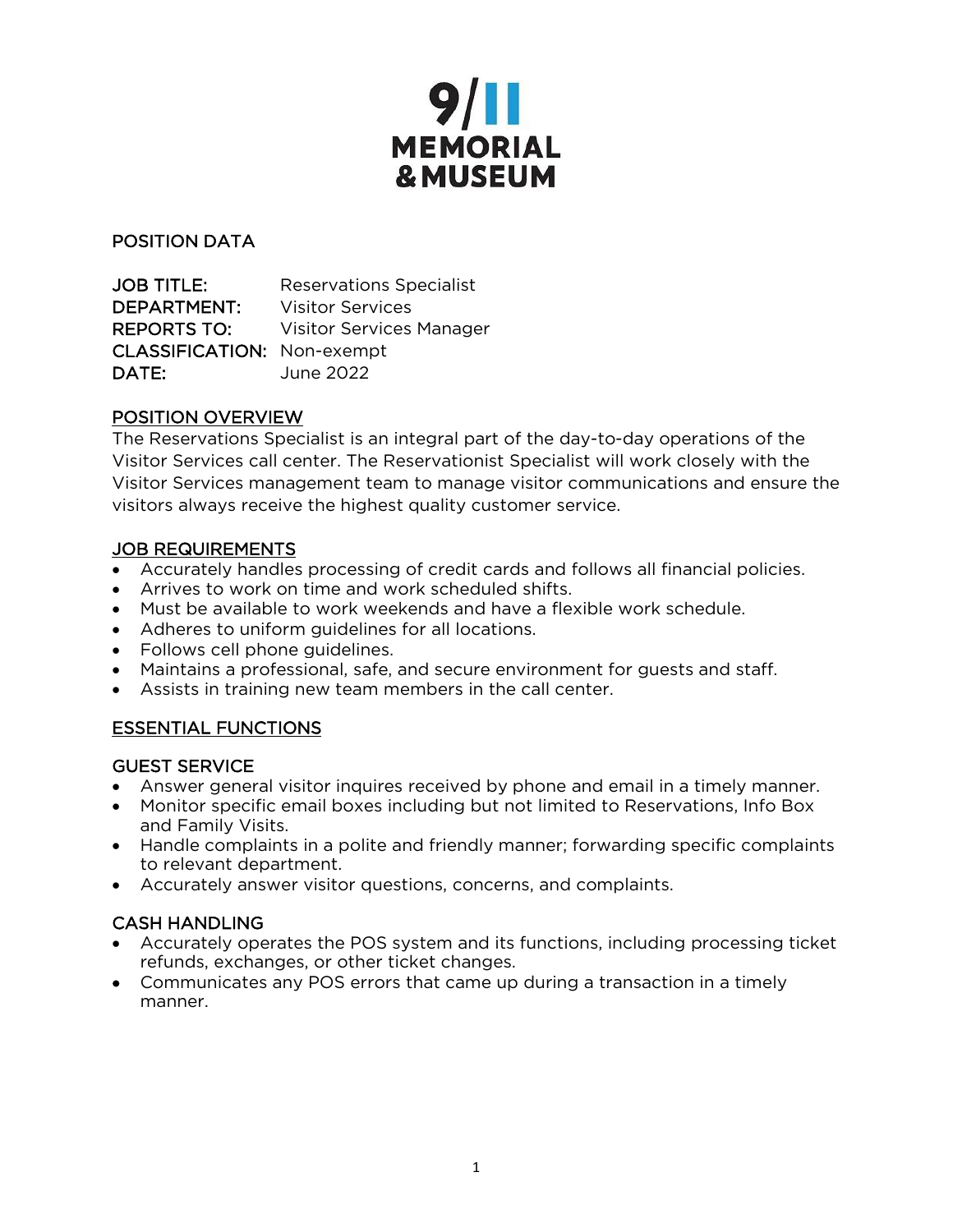## **OTHER**

- Work with Visitor Services management team to fulfill ticketing requests for special events, ceremonies and/or for 9/11 Memorial stakeholders and partners as directed.
- Keep email inboxes organized.
- Assist with miscellaneous special projects in support of all 9/11 Memorial internal departments as directed.
- Attends required trainings.
- Adheres to company policies and procedures, standards and practices, regulatory compliance, and company directives.
- Provides support to other departments as needed.

## REQUIRED SUPPORT FOR ORGANIZATIONAL EVENTS

- Participated in the Annual 5K Fundraiser and September 11<sup>th</sup> Commemoration, as assigned.
- Assists with other special projects and events in support of the 9/11 Memorial and Museum, as assigned.

## QUALIFICATIONS/SKILLS REQUIREMENTS

- Bachelor's degree is preferred.
- Previous visitor services or admissions experience at a museum, similar attraction, or theater.
- Must have excellent guest service skills.
- Must have excellent cash handling skills.
- Must be a highly responsible, reliable, and accurate individual.
- Proven ability to take initiative.
- Excellent communications skills.
- Ability to work both as part of a productive team and independently.
- Ability to interact well with a wide range of people and personalities.
- Must be familiar with POS systems.
- Fluency in one language other than English a plus.
- Must adhere to a policy of strict confidentiality in terms of information regarding 9/11 victims, bid documents, security and life safety incidents, and labor relations.

## HOW TO APPLY

- Include job title in the email subject field.
- Please indicate the location where job posting was seen.
- Please submit a resume to 911mmvsjobs@911memorial.org.
- Please visit https://www.911memorial.org/job-opportunities

## PHYSICAL DEMANDS/WORK ENVIRONMENT

The physical demands and work environment described in this job description are representative of those that the employee will encounter and are expected to meet to successfully perform the essential functions of the job. Reasonable accommodations may be made to enable individuals with disabilities to perform the essential functions.

While performing the duties of this job, the employee is required to see, be mobile, and have the ability for 2-way communication with the public and staff.